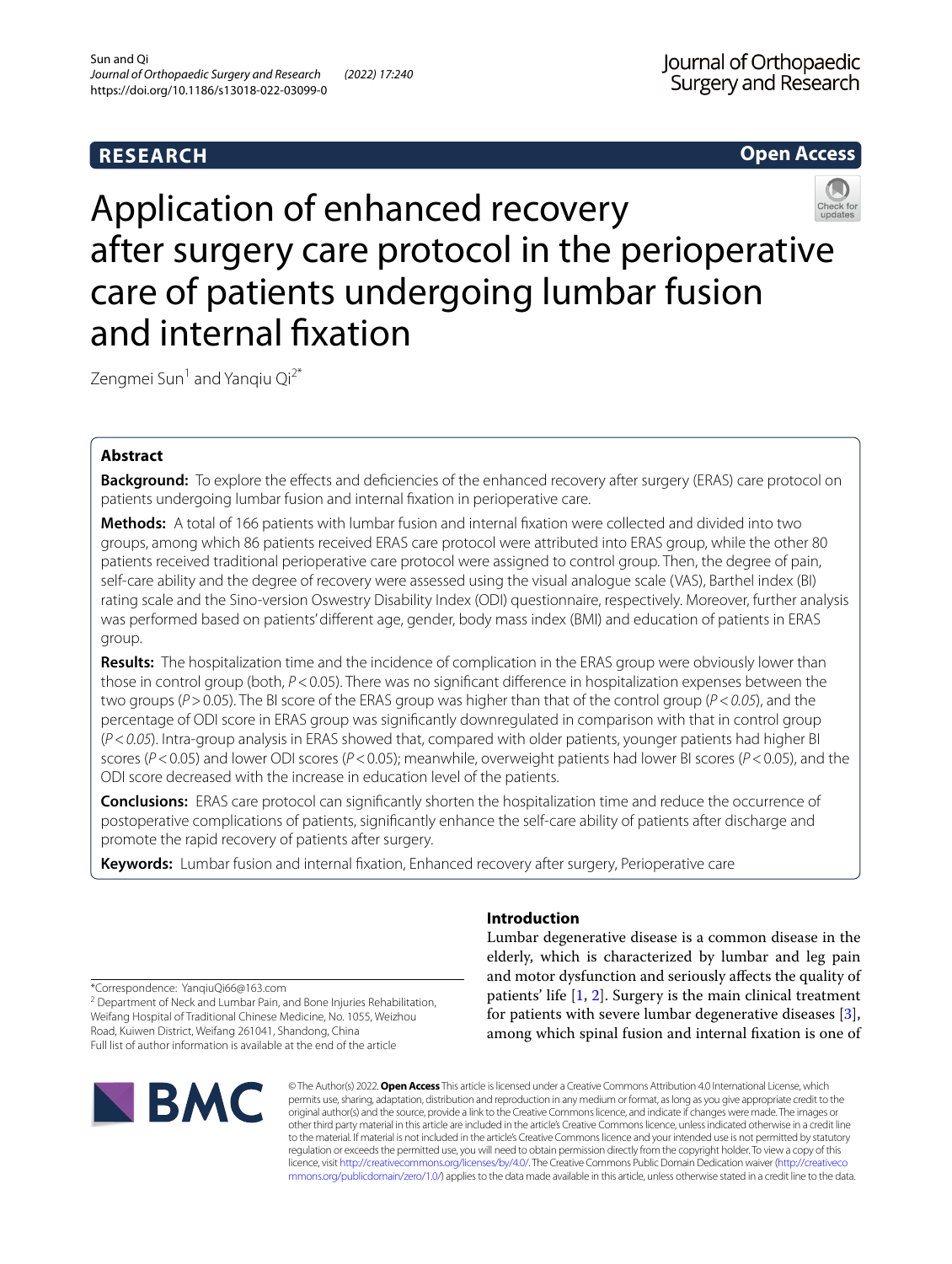the most important methods of treatment [\[4](#page-7-3)]. However, due to the long operation time of lumbar fusion internal fxation, the great trauma to the patients and the long postoperative bed rest of the patients, the postoperative recovery speed of the patients is delayed to a large extent; moreover, the physical and psychological burden of the patients is increased  $[5]$  $[5]$  $[5]$ . Therefore, it is urgent to explore a more optimized perioperative nursing plan to promote postoperative rehabilitation of patients.

Enhanced recovery after surgery (ERAS) refers to the adoption of a variety of efective treatment measures to reduce a variety of physiological and psychological adverse reactions caused by surgery, so as to promote the rapid recovery of patients [[6,](#page-7-5) [7\]](#page-7-6). And the proposition of ERAS has opened up a new way of thinking to solve the problem of rapid recovery of patients after various operations and to save the cost of treatment [[8\]](#page-7-7). Actually, early clinical studies of ERAS have been carried out in European and American countries. Briefy, ERAS is frst used in colorectal surgery and later in other surgical felds such as urology, breast surgery and gynecology  $[8]$  $[8]$ . More importantly, the efficacy of ERAS in patients undergoing spinal surgery has also been demonstrated during the past decade. For example, Smith et al. reports that implementing an ERAS bundle for 1–2-level lumbar fusion has minimal efect in decreasing length of stay, but a signifcant decrease in postoperative opioid and rescue antiemetic use [[9](#page-7-8)]. Debonoet et al. have explored the infuences of ERAS nursing plan on the postoperative complications, pain and the length of hospital stay in the patient who underwent spinal fusion and internal fxation and found that ERAS is suitable to spinal surgery [[10\]](#page-7-9). However, the development of ERAS in China is still in the infancy and there is a lack of clinical data support from diferent nursing specialties.

In current study, we frst analyzed and compared the diferences in length of stay, cost of stay, postoperative complications, degree of pain, self-care ability and degree of recovery between patients using ERAS nursing plan and traditional nursing plan during perioperative period. This study will provide a powerful theoretical support for the application and efect of ERAS nursing program in nursing work, as well as a reference for rehabilitation nursing of patients undergoing lumbar fusion and internal fxation.

# **Materials and methods**

# **Patients and grouping**

A total of 166 patients who underwent lumbar fusion and internal fxation in the spine surgery of Weifang Medical University from January 2019 to April 2021 were collected in our study. Moreover, the study was approved by the Ethics Committee of Weifang People's Hospital, and informed consent was obtained from each participant. All the patients were divided into two groups: 80 patients receiving traditional nursing were enrolled in the control group, and another 86 patients receiving ERAS nursing plan at perioperative period were enrolled in ERAS group.

## **Eligibility criteria**

Participants who meet the criteria below were included:  $(1)$  The patient was clinically diagnosed with lumbar spinal stenosis, spondylolisthesis or lumbar disk herniation; (2) lumbar fusion and internal fxation were planned for the treatment. Meanwhile, the exclusion criteria were as follows:  $(1)$  The patients were diagnosed with a spinal infection or tumor when they were at hospital; (2) patients with severe heart, lung, liver, kidney and other organ function damage and metabolic dysfunction; (3) patients with a disease of the blood system, such as coagulation dysfunction; (4) patients with severe mental illness and cognitive impairment; (5) patients with a history of lumbar surgery; (6) patients with prolonged hospitalization due to other reasons; (7) patients who could not carry out rehabilitation exercise according to nursing requirements; and (8) patients with incomplete clinical data and postoperative follow-up data.

#### **Nursing intervention**

For patients in control group, traditional nursing plan was conducted, including admission assessment, surgical education, preoperative preparation, postoperative nursing and discharge guidance. With respect to patients in experiment group, the ERAS nursing plan was conducted, which mainly contained educational program, management of nutrition, management of dietary, management of sleep, management of pain, management of body temperature, liquid therapy, postoperative diet, postoperative functional exercise, pipeline care and get out of bed early after surgery. The detailed information for traditional care and ERAS nursing plan is shown in Additional fle [1](#page-7-10): Table S1.

### **Evaluation index**

The number of patients with postoperative complications, such as delayed wound healing, poor wound healing and urinary system infection, was observed and recorded. The criteria were as follows: (1) delayed wound healing. Usually, the suture removal can be completed in 10–12 days after the operation of the lower back; hence, delayed wound healing can be diagnosed if the patient's wound does not fully heal within 10 to 12 days after lumbar spine surgery; (2) poor wound healing: generally refers to the healing of red swelling, induration, efusion, purulent and other infammatory reactions; and (3)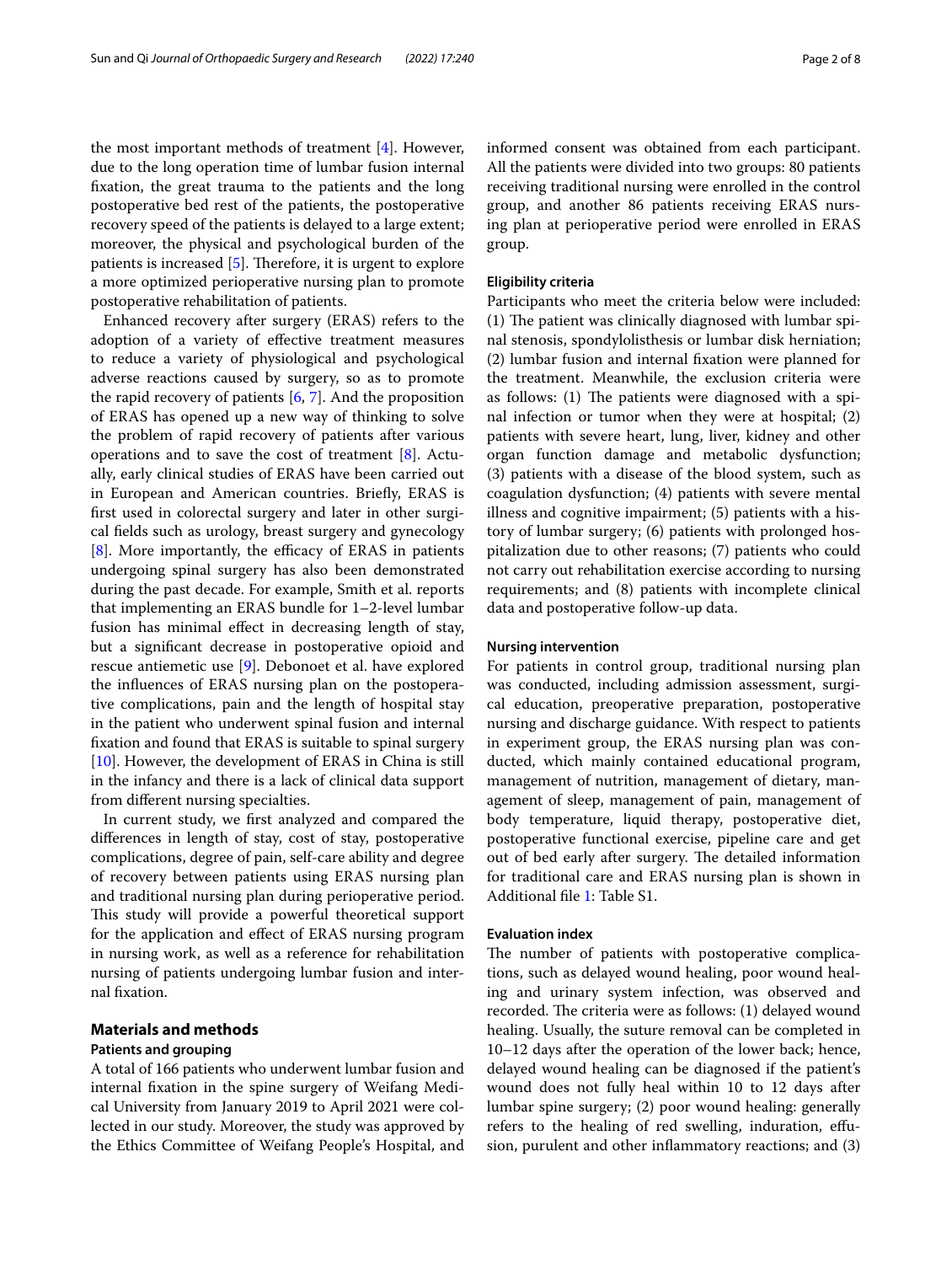urinary system infection: The diagnosis of urinary system infection was made by the urologists according to the diagnostic criteria of urinary system infection in the "Diagnostic criteria for hospital infection (trial)" issued by the Ministry of Health in 2001.

Moreover, patients' pain was assessed using a visual analogue scale (VAS) 1 month after discharge. Briefy,  $VAS = 0$  means "no pain" (score 0) and  $VAS = 10$  means "pain as bad as it could be";  $0 <$  VAS  $\leq$  3, the pain is mild and tolerable;  $4 \leq VAS \leq 6$ , the pain is more pronounced and represents moderate pain; and  $7 \leq VSA \leq 10$ , the pain is very intense and intolerable and represents severe pain.

Barthel index  $(BI)$  rating scale  $[11]$ , the most widely used personal self-care ability assessment scale with good reliability and validity in the world, was used to evaluate the self-care ability of the patients 1 month after discharge, which included patients' eating, bathing, grooming, dressing, stool control, urine control, toilet use, bedchair transfer, walking 45 cm on the ground and walking up and down stairs. On a scale of 100, the higher score indicated better independence and less dependence  $[12]$  $[12]$ . Briefly, a score of 40 or less was defined as heavy dependence; a score of 41 to 60 was defned as moderate dependence; a score of 61 to 99 was defned as mild dependence; and a score of 100 is defned as no dependency.

Oswestry Disability Index (ODI) questionnaire was used to assess the extent of the patient's recovery after 1 month of discharge. ODI has been the gold standard for assessment of lumbar function [\[13](#page-7-13), [14](#page-7-14)], which contained the degree of pain, daily life self-care (washing, clothes

## <span id="page-2-0"></span>**Table 1** The baseline of patients in two group  $(\bar{x} \pm s)$

and other activities), lifting, walking, sitting, standing, sleeping, social activities and travel (outing). Each item has a maximum score of 5, with a higher total score indicating more severe dysfunction.

### **Intra‑group analysis of patients receiving ERAS care**

In order to perform an intra-group analysis of patients receiving ERAS care, 86 patients in experimental group were further distributed to diferent groups. Briefy, based on median age (57 years), the patients were divided into younger and older patients groups, respectively. Then, the patients in the experiment group were also divided into underweight  $(BMI < 18.5 \text{ kg/m}^2)$ , normal weight  $(BMI = 18.5-23.9 \text{ kg/m}^2)$  and overweight  $(BMI \ge 24 \text{ kg/m}^2)$ m<sup>2</sup>) groups, respectively. Moreover, based on the level of education, patients were attributed to primary school (9 cases), junior middle school (28 cases), technical secondary school and senior high school (35 cases) and junior college or above (14 cases) groups.

## **Statistical analysis**

The data were analyzed using SPSS 21.0 software and presented as mean $\pm$ SD and GraphPad Prism 7.0 software. The difference between two groups and among three or more groups was compared by Student's t test and Chi-square test, respectively. *P*<0.05 meant the difference was signifcant.

### **Results**

## **The baseline data of patients in two groups**

As shown in Table [1](#page-2-0), the clinical data of patients in two groups were analyzed. The results demonstrated that

| <b>Indexes</b>                             | Control group ( $n = 80$ ) | Experiment group ( $n = 86$ ) | $t/x^2$  | P value |
|--------------------------------------------|----------------------------|-------------------------------|----------|---------|
| Age                                        | $58.863 \pm 10.880$        | 56.919 ± 11.699               | 1.106    | 0.270   |
| Gender (male/female)                       | 35/45                      | 27/59                         | 2.704    | 0.100   |
| BMI ( $kg/m2$ )                            | $24.411 \pm 2.641$         | $24.821 \pm 2.593$            | $-1.009$ | 0.315   |
| The level of education                     |                            |                               | 0.441    | 0.660   |
| Primary school                             | 9                          | 9                             |          |         |
| Junior high school                         | 12                         | 28                            |          |         |
| Technical secondary school and high school | 25                         | 35                            |          |         |
| University or college education            | 34                         | 14                            |          |         |
| Preoperative diagnosis                     |                            |                               | 0.024    | 0.988   |
| Spinal canal stenosis                      | 56                         | 61                            |          |         |
| Lumbar spondylolisthesis                   | 18                         | 19                            |          |         |
| Lumbar disk herniation                     | 6                          | 6                             |          |         |
| Preoperative VAS score                     | $5.175 \pm 2.238$          | $5.023 \pm 2.608$             | 0.401    | 0.689   |
| The time of operation (min)                | $94.675 \pm 17.298$        | $92.919 \pm 16.013$           | 0.679    | 0.498   |
| Perioperative bleeding (mL)                | 193.529 ± 58.913           | 198.666 ± 59.710              | $-0.557$ | 0.578   |
|                                            |                            |                               |          |         |

*BMI* Body mass index, *VAS* visual analogue scale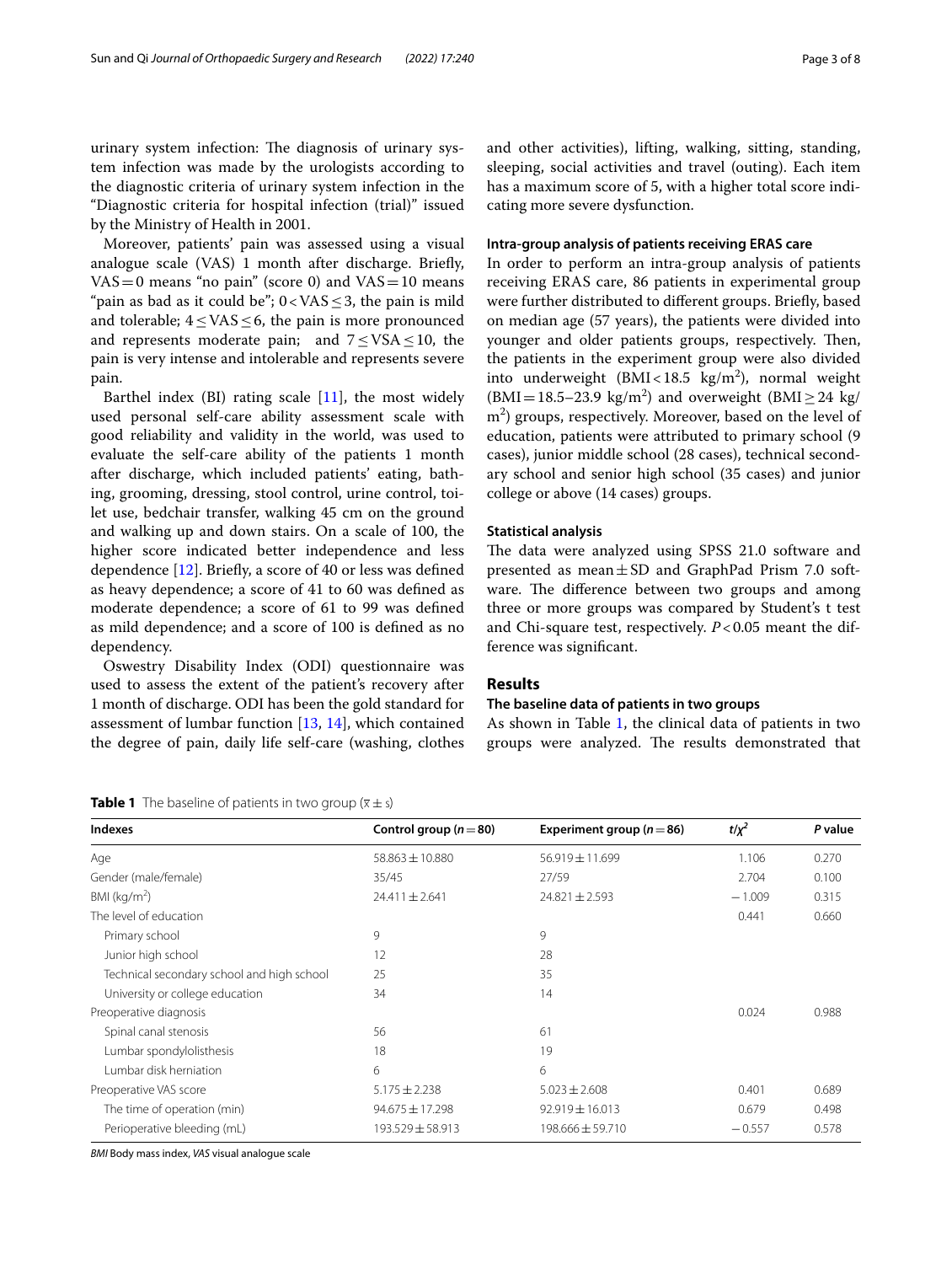there was no signifcant diference in the age, gender, BMI, the level of education, preoperative diagnosis, preoperative VAS score, the time of operation and perioperative bleeding of patients between ERAS group and control group  $(P > 0.05)$ , indicating that the general data of the two groups were comparable.

## **Comparison of observation indexes during hospitalization**

The observation indexes during hospitalization including the hospital stays, hospitalization cost and postoperative complications of patients were explored. As a result, the hospital stays and hospitalization cost were both lower in ERAS group than those in control group, while only hospital stays were signifcantly diferent between two groups  $(P=0.001;$  Table [2\)](#page-3-0). Moreover, the complication rate in ERAS group (5.81%) was obviously lower than that in control group  $(16.25%)$  $(16.25%)$  $(16.25%)$   $(P=0.044;$  Table 2). Specially, delayed wound healing was the most common type of complication in both groups.

# **Observation index comparison of patients after discharge**

To investigate the condition after discharge of patients, a follow-up phone call was conducted for all patients and the value of VAS, BI and ODI was recorded and compared. The results demonstrated that the BI value in ERAS group was signifcantly increased in comparison with that in control group  $(P<0.05$ , Table [3\)](#page-3-1), suggesting the self-care ability of patients was signifcantly improved after ERAS care protocol in perioperative care. Moreover, all the patients in control group were severely dependent, while the dependent degree of patients in ERAS group was signifcantly improved, with only 6 (6.98%) patients with severe dependence, 31 (36.05%) patients with no dependence, 41 (47.67%) patients with mild dependence and 8 (9.30%) patients with moderate dependence (Fig. [1A](#page-4-0)).

The ODI value of patients in ERAS group was lower than in control group, which indicated that ERAS care protocol in the perioperative care could enhance the extent of the patient's recovery.

Furthermore, the VAS of patients in ERAS group was reduced but not signifcantly diferent from that in <span id="page-3-1"></span>**Table 3** The comparison of observation index of patients in two groups after discharge one month  $(\bar{x} \pm s)$ 

|           | Control group Experimental                   | group | $\mathbf{t}$ | Р                   |
|-----------|----------------------------------------------|-------|--------------|---------------------|
| VAS score | $1.263 + 1.156$ $1.081 + 1.031$              |       | 1.067        | 0.288               |
| BI score  | $21.400 + 11.208$ $81.047 + 24.479$          |       |              | $-19.934 \le 0.001$ |
|           | ODI score (%) 78.219 ± 3.540 25.276 ± 50.841 |       | 9 2 9 1      | < 0.001             |

*VAS* Visual analogue scale, *BI* Barthel index, *ODI* Oswestry Disability Index

control group  $(P=0.288 > 0.05$ , Table [3](#page-3-1)). Meanwhile, in ERAS group, 30 patients (34.89%) had no pain, 55 patients (63.95%) had mild pain, and 1 patient (1.16%) had moderate pain. In control group, there were 29 (36.25%) patients without pain, 50 (62.50%) patients with mild pain, and 1 (1.25%) patients with moderate pain (Fig. [1B](#page-4-0)).

# **Intra‑group analysis of general data of patients in ERAS group**

To analyze the defciencies of ERAS within the currently used care programs, an in-depth analysis based on general clinical data related to nursing outcomes in ERAS group was conducted. Firstly, all patients in ERAS group were divided into diferent subgroups. As illustrated in Table [4](#page-5-0), the BI score was higher, while the ODI score was lower in younger patients group than that in older patients group  $(P<0.05)$ . Moreover, there was no signifcant diference between female and males groups in the hospital stays, hospitalization cost and postoperative complications, VAS score, BI score and ODI score (*P*>0.05). What's more, the VAS score and ODI score in patients with normal BMI were both lower than those in patients with overweight (*P*<0.05). Besides, the ODI score was notably reduced along with the increase in education level of patients (*P*<0.05).

<span id="page-3-0"></span>

|                                          | Control group ( $n = 80$ ) | <b>Experimental group</b><br>$(n=86)$ | $t/x^2$                  | P value |
|------------------------------------------|----------------------------|---------------------------------------|--------------------------|---------|
|                                          |                            |                                       |                          |         |
| Hospital stays (d)                       | 12.050±3.467               | $10.465 + 2.237$                      | 3.524                    | 0.001   |
| Hospitalization cost (ten thousand yuan) | $3.746 \pm 0.712$          | $3.547 \pm 0.746$                     | 1.756                    | 0.081   |
| Postoperative complications              | 13 (16.25%)                | 5(5.81%)                              | $\overline{\phantom{m}}$ | 0.044   |
| Delayed wound healing                    |                            |                                       |                          |         |
| Poor healing of the cutting edge         | 4                          |                                       |                          |         |
| Urinary system infection                 |                            |                                       |                          |         |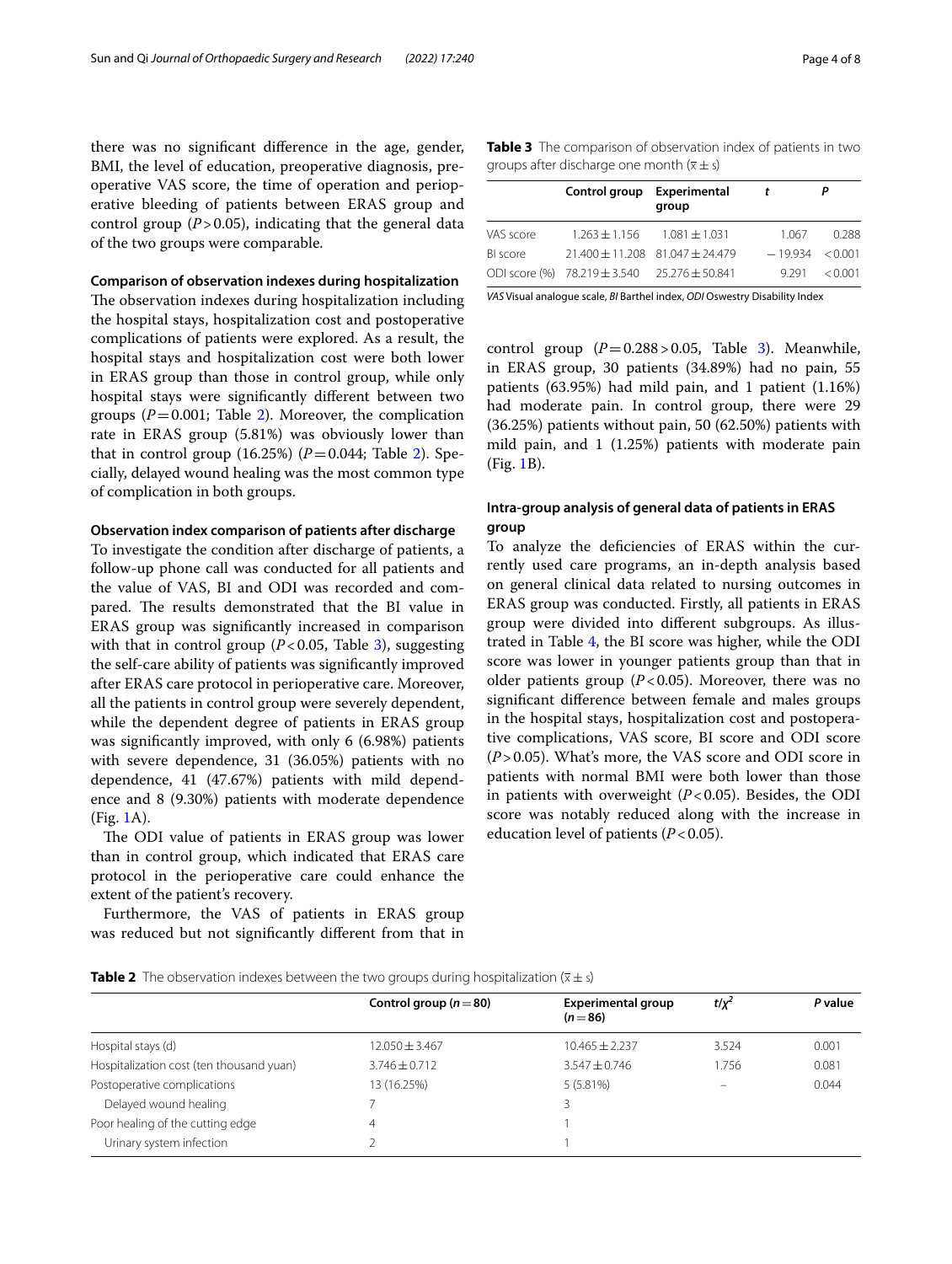

# <span id="page-4-0"></span>**Discussion**

As a concept that optimizes and integrates perioperative treatment and care, ERAS is widely used in a variety of surgical specialties around the world [\[15](#page-7-15)]. Although ERAS has been commonly used in other musculoskeletal procedures, such as total joint replacement, its use in spine surgery has been slow to develop and researches on this concept have been limited [[16\]](#page-7-16), especially in China. Hence, in this study, the application efect of ERAS nursing plan and traditional nursing plan in patients undergoing lumbar fusion internal fxation was compared, and the fndings will provide clinical theoretical support for the application of ERAS nursing plan in spine surgery.

Previous study has report that the length of hospital stay in the ERAS cohort was signifcantly shorter than that in the control cohort  $[17]$  $[17]$ . The consequences of the present study showed that the hospital stays of patients in ERAS group were signifcantly shorter than that in control group, which might beneft from a well-planned preoperative examination, early postoperative diet and early postoperative functional exercise. Hospitalization cost has always been a concern of patients. Usually, hospitalization costs are usually directly or indirectly related to gender, age, urban and rural distribution and education level of patients [\[18](#page-7-18)]. In this study, we found that the hospitalization cost of patients in ERAS group was slightly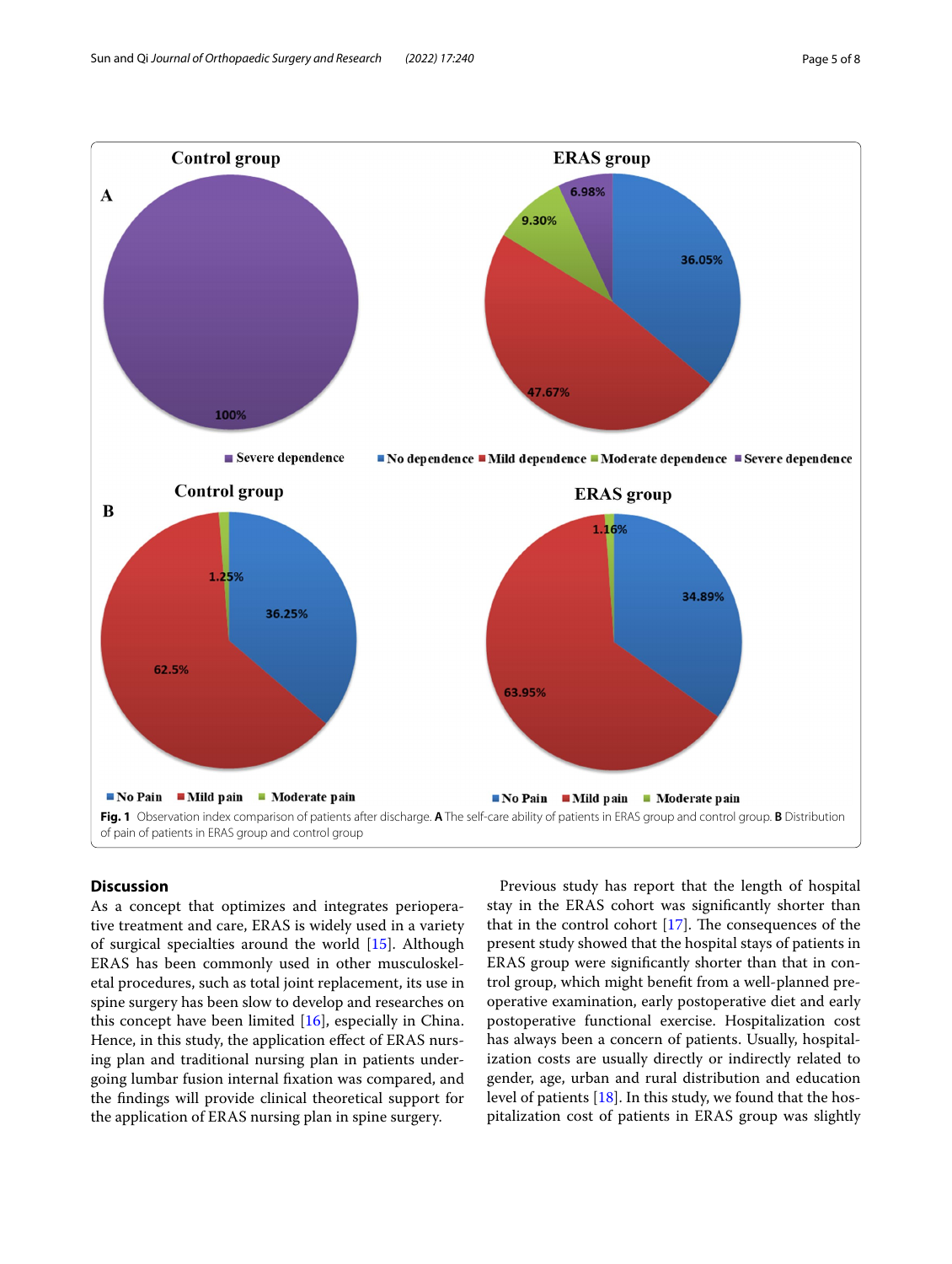| Groups                                           | Age                               |                                                  | Gender           |                                                                                                                                                                                                                               | М    |                          |                                            |                                       |                  | <b>Education level</b>                              |                            |
|--------------------------------------------------|-----------------------------------|--------------------------------------------------|------------------|-------------------------------------------------------------------------------------------------------------------------------------------------------------------------------------------------------------------------------|------|--------------------------|--------------------------------------------|---------------------------------------|------------------|-----------------------------------------------------|----------------------------|
|                                                  | Low age                           | Advanced age Male                                |                  | Female                                                                                                                                                                                                                        |      | Flat Normal              |                                            | Overweight Primary school Junior high | school           | school and high<br>secondary<br>Technical<br>school | College degree or<br>above |
| Number                                           | 4                                 |                                                  | 27               | 59                                                                                                                                                                                                                            |      | 33                       | 52                                         | σ                                     | $\frac{8}{2}$    | 35                                                  | $\overline{4}$             |
| Hospital stays<br>(day)                          | $10.59 \pm 2.48$ $10.33 \pm 1.97$ |                                                  | $10.37 \pm 2.42$ | $10.51 \pm 2.17$                                                                                                                                                                                                              |      | $12.00$ $10.30 \pm 2.28$ | $10.54 \pm 2.24$                           | $10.11 \pm 2.37$                      | $10.64 \pm 2.38$ | $10.46 \pm 2.31$                                    | $10.36 \pm 1.87$           |
| Hospitalization<br>cost (ten thou-<br>sand yuan) | $3.66 \pm 0.73$                   | $3.43 \pm 0.75$                                  | $3.72 \pm 0.52$  | 3.47±0.82                                                                                                                                                                                                                     | 3.00 | $3.63 \pm 0.53$          | $3.51 \pm 0.86$                            | $3.72 \pm 1.08$                       | 3.52±0.69        | 3.50±0.69                                           | $3.63 \pm 0.81$            |
| complications<br>Postoperative                   |                                   |                                                  |                  |                                                                                                                                                                                                                               |      |                          |                                            |                                       |                  |                                                     |                            |
| VAS score                                        |                                   | $1.09 \pm 0.96$ $1.071 \pm 1.11$                 |                  | $0$ 0.96 1.07 + 0.07 1.07 + 0.07 + 0.07 + 0.07 + 0.07 + 0.07 + 0.07 + 0.07 + 0.07 + 0.07 + 0.07 + 0.07 + 0.07 + 0.07 + 0.07 + 0.07 + 0.07 + 0.07 + 0.07 + 0.07 + 0.07 + 0.07 + 0.07 + 0.07 + 0.07 + 0.07 + 0.07 + 0.07 + 0.07 |      |                          | $-49 \pm 0.67$ 1.48 $\pm 1.03^{\circ}$     | $0.93 + 0.71$                         | $1.15 \pm 1.22$  | $1.10 \pm 0.85$                                     | $0.99 \pm 0.10$            |
| BI score                                         |                                   | $87.98 \pm 17.38$ $73.79 \pm 28.63$ <sup>a</sup> |                  | 79.63 ± 26.90 81.70 ± 23.50 100                                                                                                                                                                                               |      |                          | 79.85 ± 28.18 81.44 ± 22.19                | 69.43 ± 18.49                         | 74.86±34.35      | 88.37 ± 30.26                                       | $92.55 \pm 44.15$          |
| ODI score (%)                                    |                                   | $14.68 \pm 19.74$ 36.37 $\pm 68.58$ <sup>a</sup> |                  | 22.41 ± 24.47 26.59 ± 59.28 0                                                                                                                                                                                                 |      |                          | $6.90 \pm 11.90$ $37.42 \pm 61.95^{\circ}$ | 34.86 ± 84.35                         | 24.37 ± 19.26    | 18.43 ± 24.49                                       | $9.55 \pm 14.15^c$         |

<span id="page-5-0"></span>

| )<br>ļ<br>١<br>7                              |
|-----------------------------------------------|
| Ó                                             |
| ¢<br>ł                                        |
|                                               |
| į<br>i<br>j<br>i                              |
| Ï                                             |
| d<br>Ş<br>5<br>Ó<br>7                         |
| Ó<br>š<br>הממממה ממ<br>j<br>ׇ֚֚֬֡<br>J<br>1   |
|                                               |
| )<br>5<br>J<br>Ç<br>١<br>d<br>I               |
| í<br>$\ddot{ }$<br>j<br>j<br>Ç<br>ì<br>ا<br>ا |
| $\frac{1}{2}$                                 |
| I                                             |
| ₹<br>Φ                                        |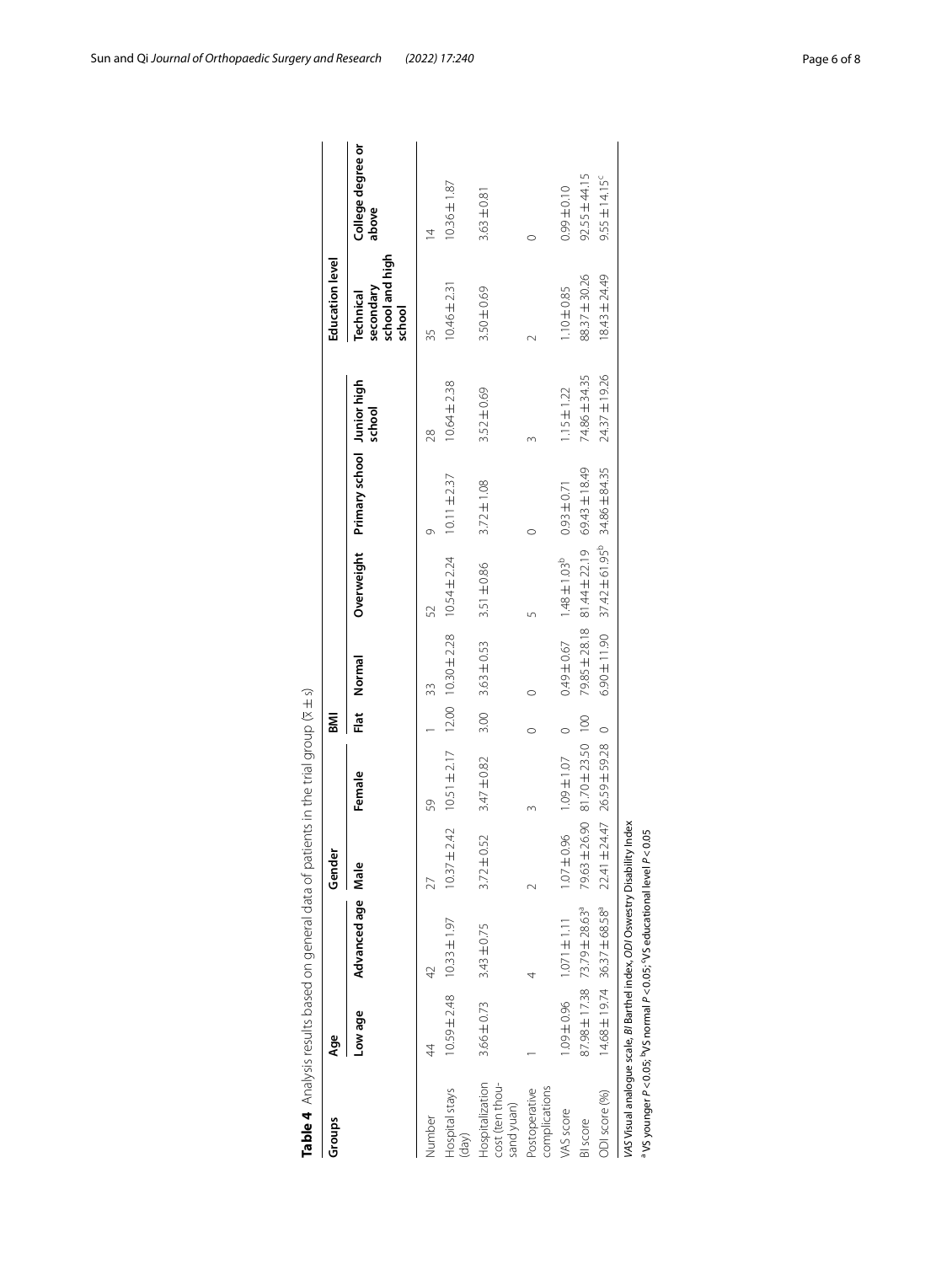less than that in control group; however, the diference was not signifcant.

Patients underwent spinal fusion often sufer from a variety of complications, among which postoperative incisional complications are the main complications after various types of surgery [[18\]](#page-7-18). Usually, incisional complications are not life-threatening, but can reduce the quality of life of patients and increase the burden of medical care costs [\[19](#page-7-19)]. It has been reported that perioperative continuous hypothermia will cause adverse cardiovascular events, reduce the immune function of the body and cause coagulation dysfunction, thus afecting the wound healing [\[20](#page-7-20)]. In this study, there was a statistically signifcant diference in the total incidence of complications between ERAS and control groups, suggesting that the ERAS care protocol may reduce the incidence of postoperative complications after lumbar fusion internal fixation. The largest percentage of postoperative complications in both groups was delayed wound healing, while pressure ulcers, venous thrombosis and pulmonary infections did not occur. Additionally, the complications of the incision in this study included delayed wound healing and poor wound healing. Briefy, a total of 13 patients (16.25%) developed postoperative complications, including 11 incisional complications (delayed wound healing and poor wound healing) and 2 urinary infections in control group, while only 5 patients (5.81%) had complications, including 4 incisional complications and 1 urinary tract infection in ERAS group. All these fndings suggested the implementation of ERAS nursing program is very helpful to reduce the incidence of postoperative complications. Therefore, the application of ERAS in perioperative nursing of lumbar fusion and internal fxation should focus on the occurrence of delayed wound healing and seek effective methods to reduce the incidence of this complication.

Pain is the ffth most important vital sign after body temperature, pulse, respiration and blood pressure, which is the main cause of medical treatment for most patients in spinal surgery. According to the study of Vilmarsson et al., painful stimulation will cause sympathetic nerve refex and blood vessel and muscle contraction after surgery, which will lead to insufficient blood supply to the surgical incision, eventually delaying wound healing and increasing the chance of infection [[21\]](#page-7-21). Hence, pain relief is especially important in preventing infection in patients undergoing lumbar surgery. The data in our study indicated that the VAS score in ERAS group was lower than that of patients in control group, but the difference did not reach a statistical level, indicating that the current ERAS nursing plan was very helpful for the reduction of pain in ERAS group, but there were still shortcomings. Moreover, further analysis in ERAS group

of patients showed that the VAS score of overweight patients was signifcantly higher than that of normal BMI patient, indicating overweight is a major risk factor for pain, especially in patients undergoing spinal surgery.

The functional disorder of lumbar vertebra will seriously afect the movement and self-care ability of patients once pathological changes occur, which will signifcantly reduce the quality of life of patients [[22](#page-7-22)]. BI score is now widely used in the evaluation of patients with self-care ability of the key indicators [[11](#page-7-11)]. In this study, we found that the BI value in ERAS group was signifcantly increased in comparison with that in control group. This suggested that ERAS significantly improves the ability of patients to take care of themselves one month after discharge and facilitates the recovery process. Next, further analysis of in ERAS group revealed that the BI score of self-care ability and dependence of elderly patients in ERAS group were signifcantly lower than those of younger patients. Actually, Musa et al. have proved that age was an important factor affecting the change of BI score [\[23\]](#page-7-23). Hence, we speculate that it is associated with the lower average physical quality, the lower body resistance and the lower metabolic activity of the elderly.

For patients undergoing lumbar spine surgery, the ODI score is most commonly used to assess outcome and is the "Gold standard" for evaluation  $[24]$  $[24]$  $[24]$ . The present study found that the ODI score of the control group was signifcantly higher than that of the ERAS group, which indicated that ERAS nursing program can signifcantly promote the progress of rehabilitation of patients undergoing lumbar spinal fusion and internal fxation. Previous study proved that dysfunction was age-dependent, and younger patients often showed better postoperative improvement after surgery than older patients [[25\]](#page-7-25). Besides, BMI and the educational level are the most important impact indicators of postoperative functional rehabilitation [\[26,](#page-7-26) [27\]](#page-7-27). However, the data in this study demonstrated that there was no progress in the degree of rehabilitation of patients with advanced age, overweight and low education levels.

In conclusion, this study revealed that ERAS nursing plan can signifcantly shorten the hospital stay of patients undergoing lumbar fusion internal fxation, reduce postoperative complications, improve self-care ability after discharge and promote rapid postoperative recovery of patients. Moreover, ERAS had no signifcant efect on the cost of hospitalization and postoperative pain, suggesting that the future nursing work should focus on improving and developing efective measures to reduce the fnancial burden of patients and improve their quality of life.